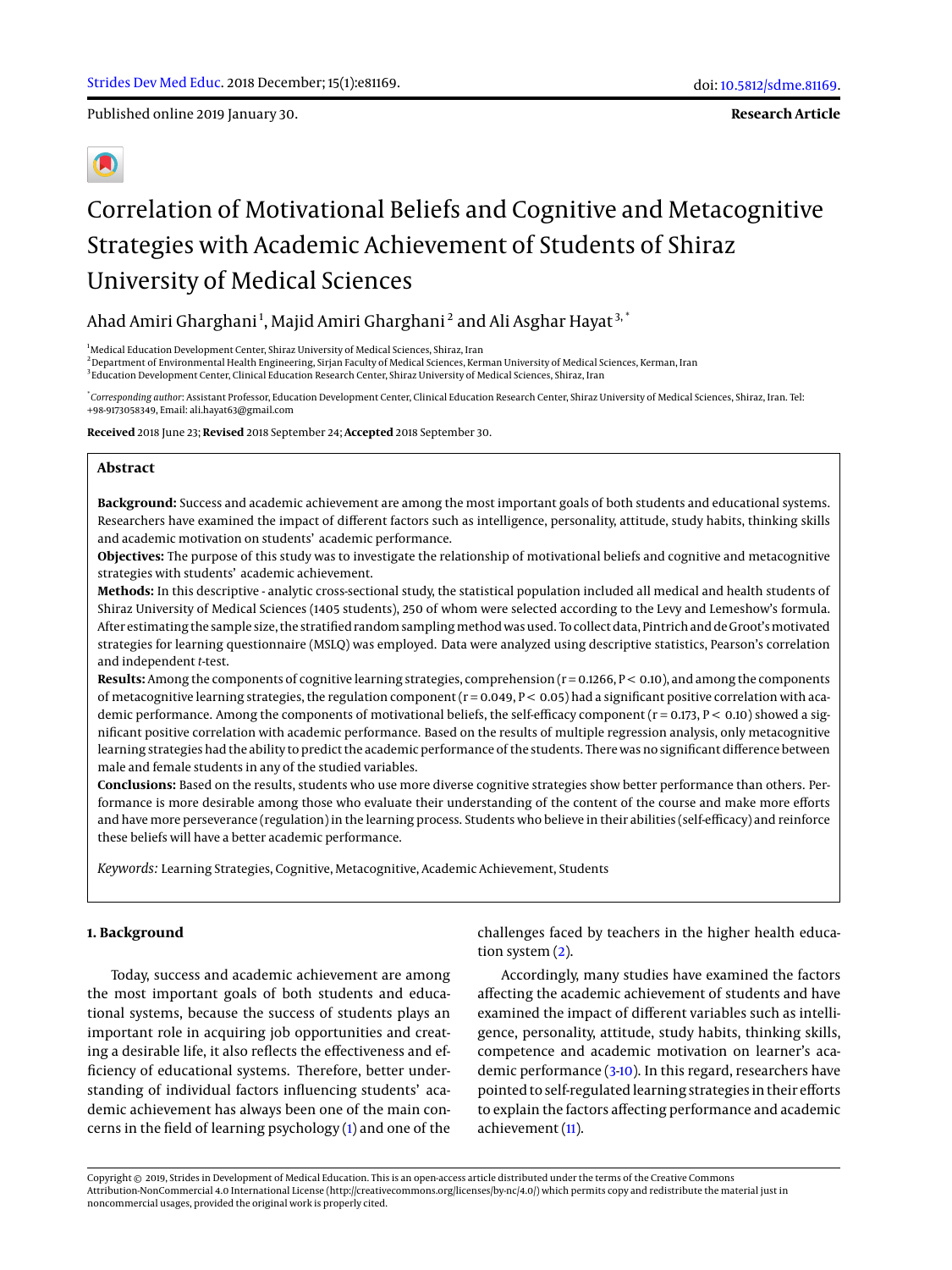Self-regulated learning is defined as the ability of students to take responsibility and manage their learning processes. Therefore, self-regulated learning involves equipping or mobilizing cognitive, metacognitive, emotional and motivational resources of students [\(12\)](#page-5-5). Accordingly, researchers regard self-regulated learning as a multidimensional construct that emphasizes on learners' active role [\(13\)](#page-5-6). Therefore, focusing on self-regulated learning strategies (cognitive, metacognitive and motivational) of learners has led to the introduction and presentation of different models and patterns of these strategies. Although all thesemodels offer different perspectives on selfregulated learning, they all consider self-regulating learners as actively involved in building knowledge and using diverse cognitive and metacognitive strategies to manage and regulate their learning [\(14\)](#page-6-0).

One of the most widely used theories in this field is Pintrich's self-regulated learning theory. Pintrich and de Groot defined self-regulated learning, in which the learner regulates and controls his/her learning goals, cognition, motivation and behaviors [\(11\)](#page-5-4). In fact, Pintrich et al. (1995) argued that by considering motivational components along with cognitive components, learner's learning and performance can be explained more realistically. Similarly, they referred to the three components of cognitive strategies, metacognitive strategies and motivational beliefs [\(15\)](#page-6-1).

Cognitive strategies are those strategies that are directly related to information processing and can be used to acquire, store and use information better. In contrast, metacognitive strategies are methods used by individuals to plan, monitor and regulate learning [\(13\)](#page-5-6). Pintrich and de Groot proposed that motivational beliefs include selfefficacy, intrinsic value and test anxiety [\(11\)](#page-5-4).

Learning strategies play an important role in the acquisition, storage and use of knowledge [\(16\)](#page-6-2). Also, they play a facilitating role in learners' learning process [\(17\)](#page-6-3). Accordingly, students who use more diverse strategies can achieve better learning and higher academic performance than their peers who do not have the skills to use these strategies [\(7,](#page-5-7) [8,](#page-5-8) [12,](#page-5-5) [13\)](#page-5-6). Studies in this field have confirmed the effectiveness of these strategies and have shown their positive relationship with learners' performance and academic achievement [\(12,](#page-5-5) [18](#page-6-4)[-21\)](#page-6-5).

The results of some studies suggest that self-regulated learning strategies can predict academic performance [\(21,](#page-6-5) [22\)](#page-6-6), because students who use self-regulation in their learning process are more focused on their own performance and have a sense of competence and ability to fulfill tasks. Not only are these students more motivated, but they also have more self-control behaviors and educational ambitions. In contrast, students who do not have sufficient experience in the self-regulation process have a lower sense of competence and self-efficacy and higher levels of anxiety. Also, they avoid learning opportunities ahead of them [\(23\)](#page-6-7).

Regarding the importance of self-regulated learning strategies in the learning process, several studies have examined these strategies. Generally, previous studies were mainly focused on motivational-cognitive constructs such as epistemological beliefs [\(24\)](#page-6-8), self-efficacy beliefs [\(25\)](#page-6-9), academic emotions [\(17,](#page-6-3) [26\)](#page-6-10), progress goals [\(2\)](#page-5-1) and assignment value [\(27\)](#page-6-11), but in the context of the consequences of self-regulated learning strategies, research is limited, especially in higher education in health and medical sciences. On the other hand, most studies have been conducted in Western countries [\(2,](#page-5-1) [11,](#page-5-4) [12,](#page-5-5) [28\)](#page-6-12), and the extrapolation of these results to other countries, especially developing countries, has been criticized [\(29\)](#page-6-13). Therefore, this study was conducted to investigate the effect of self-regulated learning strategies (cognitive and meta-cognitive strategies) andmotivational beliefs on academic performance of medical and health students of Shiraz University of Medical Sciences in 2017 - 2018.

## **2. Objectives**

Therefore, this study was conducted to investigate the effect of self-regulated learning strategies (cognitive and meta-cognitive strategies) and motivational beliefs on academic performance of medical and health students of Shiraz University of Medical Sciences in 2017 - 2018.

## <span id="page-1-0"></span>**3. Methods**

This was an applied cross-sectional (descriptive - analytical) study. The statistical population of the study included all the health and medical students of Shiraz University of Medical Sciences. According to the obtained data and Levy and Lemeshow's formula, 250 students were selected [\(30\)](#page-6-14). This formula is one of the sampling formulas that is widely used in human and behavioral sciences re-search [\(30\)](#page-6-14) and is presented in [Equation 1,](#page-1-0) where n is sample size, N denotes population size,  $S_x$  shows standard deviation,  $\varepsilon$  signifies error coefficient,  $V_x$  is coefficient of variation and Z is the level of confidence.

$$
n \ge \frac{Z^2 N V_X^2}{(N-1)\,\varepsilon^2 + Z^2 V_X^2}, \ V_X = \frac{S_X}{\overline{X}} \tag{1}
$$

It should be noted that the motivated strategies for learning questionnaire was first piloted among a sample of 40 students and the standard deviation and mean were calculated and then placed in the formula. After estimating the sample size, the stratified random sampling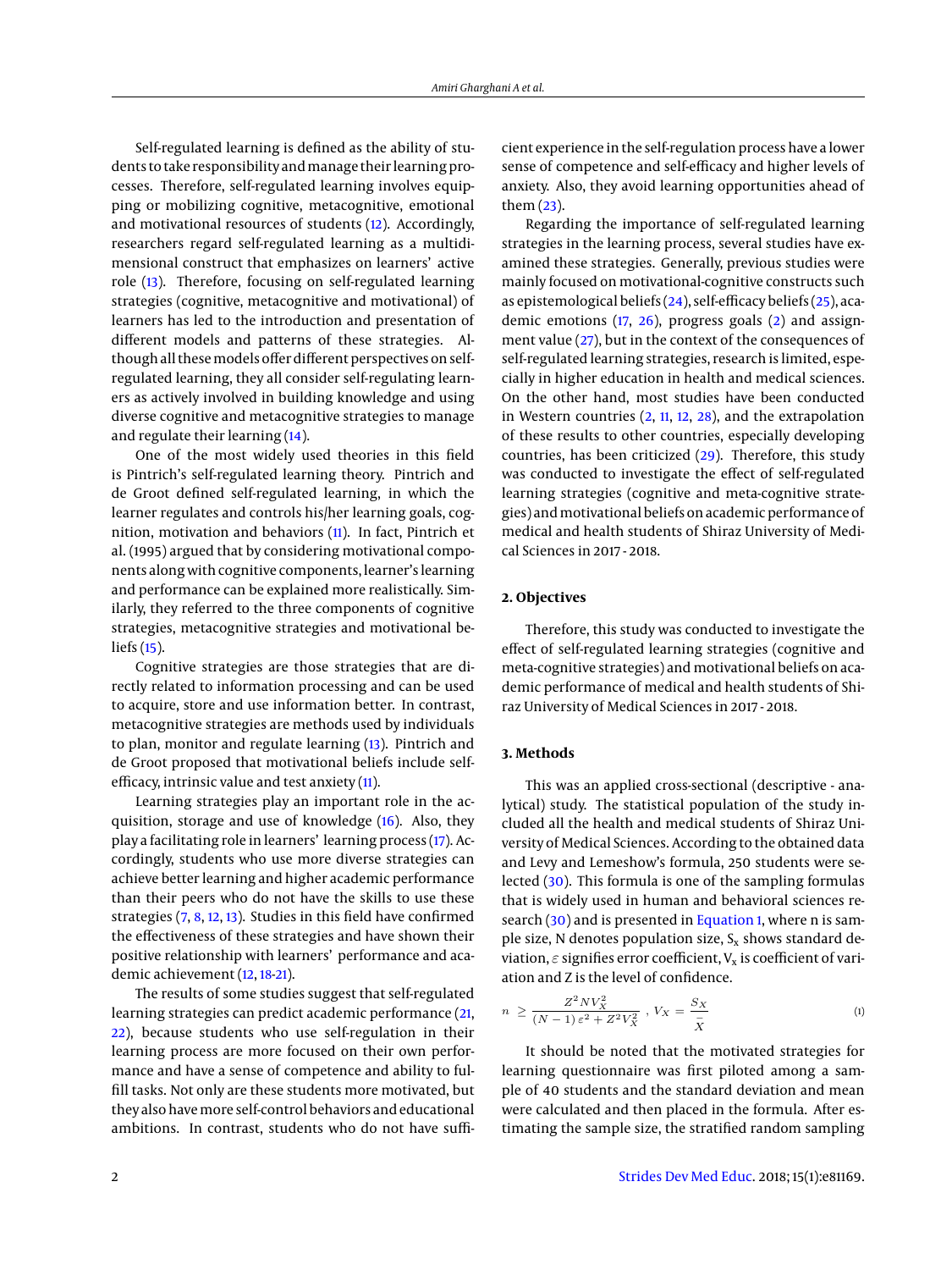method was used. According to the size of the statistical population, which included 625 medical students and 780 health students, the proportional sample was estimated for each stratum, and accordingly, 113medical students and 137 health students were randomly selected. To collect data, the Pintrich and de Groot's motivated strategies for learning questionnaire (MSLQ) was used.

This questionnaire includes 47 items and two subscales of motivational beliefs (25 items) and self-regulated learning strategies (22 items) that are rated using a 5-point Likert scale ( $1 =$  completely disagree to  $5 =$  strongly agree). The motivational beliefs subscale is comprised of the three components of self-efficacy, intrinsic value and test anxiety, and the self-regulated learning subscale is composed of the two components of cognitive and metacognitive strategies [\(11\)](#page-5-4). Pintrich and de Groot confirmed the validity and reliability of the MSLQ using factor analysis and Cronbach's alpha coefficient, respectively [\(11\)](#page-5-4). Studies in Iran have also reported acceptable psychometric indices for MSLQ [\(31\)](#page-6-15).

In the present study, Cronbach's alpha coefficient was used for reliability analysis and the obtained value (0.84) indicated desirable reliability of this tool. The face and content validity of the questionnaire was confirmed by experts and faculty members. It should be noted that in the present study, the students' grade point average (GPA) was considered as the index of academic performance. This research was approved by the Deputy of Research of Shiraz University of Medical Sciences and registered at the University's Ethics Committee (No. 15677). Also, the confidentiality criteria were met and the participants were assured that the data will be analyzed without indicating the name of the participants.

#### **4. Results**

Based on the descriptive findings, 68.6% (162 cases) of the samples were female students and 31.4% (74 men) were male students. In terms of field and educational level, 55% (130 people) were students of health and 45% (106) were medical students. Of the medical students, 13.1% (31 persons) were studying basic sciences, 7.2% (17 subjects) were studying physiopathology, 5.9% (14 persons) were externs and 18.64% (44 persons) were interns. The mean age of the medical and health sciences students was 26.46 and 24.96 years, respectively.

As shown in [Table 1,](#page-2-0) the correlation coefficient between cognitive learning strategies and academic performance was 0.110, but this relationship was not significant ( $P =$ 0.94). Also, among the components of cognitive learning strategies, only the component of comprehension with a correlation coefficient of 0.266 showed a significant and weak correlation with academic performance ( $P \leq 0.01$ ). <span id="page-2-0"></span>**Table 1.** Correlation of Self-Regulated Learning Strategies (Cognitive and Metacognitive Strategies) and Motivational Beliefs with Academic Performance of the Students

| <b>Independent Variables</b>                   | <b>Academic Performance</b>    |                |  |  |
|------------------------------------------------|--------------------------------|----------------|--|--|
|                                                | <b>Correlation Coefficient</b> | <b>P</b> Value |  |  |
| <b>Cognitive learning strategies</b>           | 0.110                          | 0.094          |  |  |
| <b>Rehearsal strategies</b>                    | 0.086                          | 0.192          |  |  |
| <b>Elaboration</b>                             | 0.103                          | 0.117          |  |  |
| <b>Summarizing</b>                             | 0.081                          | 0.217          |  |  |
| Organizational strategies                      | 0.025                          | 0.705          |  |  |
| Comprehension                                  | 0.216                          | 0.001          |  |  |
| <b>Metacognitive strategies</b>                | 0.181                          | 0.005          |  |  |
| Planning                                       | 0.096                          | 0.143          |  |  |
| Monitoring and control                         | 0.112                          | 0.087          |  |  |
| <b>Regulating (effort and</b><br>perseverance) | 0.149                          | 0.023          |  |  |
| <b>Arrangement activity</b>                    | 0.120                          | 0.069          |  |  |
| <b>Motivational beliefs</b>                    | 0.047                          | 0.472          |  |  |
| Self-efficacy                                  | 0.173                          | 0.008          |  |  |
| <b>Goal orientation</b>                        | 0.060                          | 0.360          |  |  |
| Intrinsic value                                | 0.017                          | 0.796          |  |  |
| <b>Test anxiety</b>                            | 0.090                          | 0.172          |  |  |

Other findings indicated that there was a significant and weak correlation between meta-cognitive learning strategies and academic performance ( $P \le 0.01$ ,  $r = 0.186$ ), which means that as metacognitive learning strategies are reinforced in students, their academic performance will improve more and vice versa. Also, in examining the dimensions of metacognitive learning strategies, the findings showed that only the regulation component (effort and perseverance) had a significant and weak correlation with academic performance ( $P \le 0.023$ , r = 0.149), but there was no significant relationship between other dimensions and academic performance.

Finally, the findings showed that there was no significant positive correlation between motivational beliefs and academic performance ( $P = 0.472$ ). However, among the components of motivational beliefs, only the self-efficacy component had a significant and weak correlation with academic performance of students ( $P \le 0.01$ ,  $r = 0.173$ ), and other dimensions did not show any significant relationship with academic performance.

In order to predict academic performance of the students based on the variables of learning strategies and motivational beliefs, multiple regression analysis was used, the results of which are presented in [Table 2.](#page-3-0)

The results of multiple regression analysis showed that among the predictive variables, only the metacognitive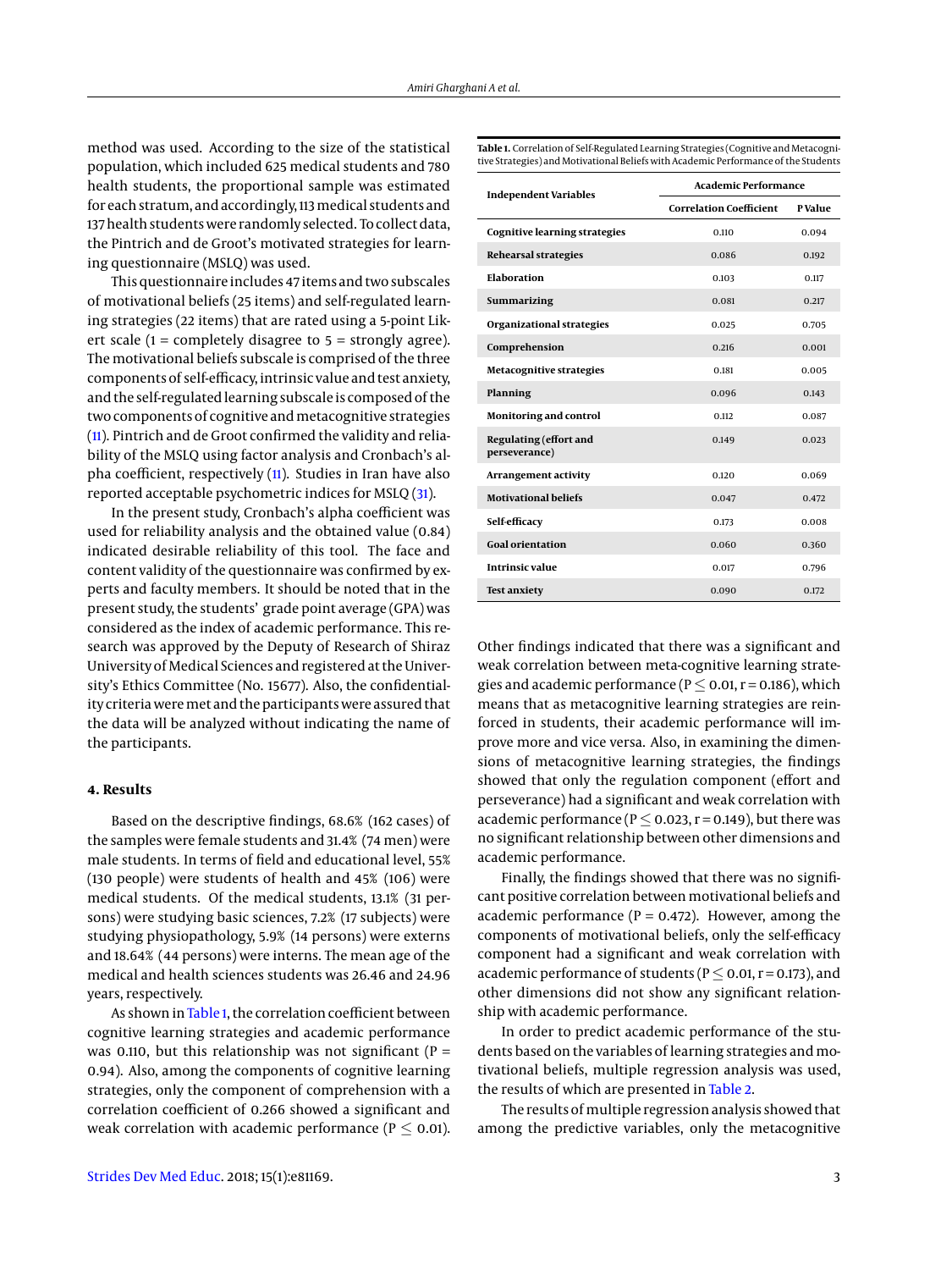| Table 2. The Prediction of Academic Performance Based on Learning Strategies and Motivational Beliefs Using Multiple Linear Regression |          |                          |       |   |                |          |             |
|----------------------------------------------------------------------------------------------------------------------------------------|----------|--------------------------|-------|---|----------------|----------|-------------|
| Model                                                                                                                                  |          | Beta                     | Error | R | $R^2$          |          | P Value     |
| <b>Constant value</b>                                                                                                                  | 14.780   | $\overline{\phantom{a}}$ | 0.876 |   | 0.183<br>0.033 | 16.880   | ${}< 0.001$ |
| <b>Cognitive learning</b>                                                                                                              | 0.070    | 0.028                    | 0.201 |   |                | 0.347    | 0.729       |
| <b>Metacognitive learning</b>                                                                                                          | 0.436    | 0.171                    | 0.193 |   |                | 2.250    | 0.025       |
| <b>Motivational beliefs</b>                                                                                                            | $-0.045$ | $-0.014$                 | 0.226 |   |                | $-0.200$ | 0.842       |

<span id="page-3-0"></span>

learning strategies variable had a significant predictive power for the students' academic performance criterion  $(P = 0.025)$  and the other predictive variables did not have a significant contribution to the prediction of academic performance.

Independent *t*-test was used to examine gender differences in the use of cognitive and metacognitive strategies and to evaluate the difference in motivational beliefs, the results of which are demonstrated in [Table 3.](#page-4-0)

Independent *t*-test results reflected no significant difference between male and female students regarding cognitive and metacognitive strategies or motivational beliefs.

Pearson correlation test was used to examine the relationship between age and the use of learning strategies and motivational beliefs in students, the results of which are displayed in [Table 4.](#page-4-1)

According to [Table 4,](#page-4-1) there was a significant and weak correlation between students' age and cognitive strategies  $(r = 0.289)$ , metacognitive strategies  $(r = 0.195)$ , motivational beliefs ( $r = 0.139$ ) and goal orientation ( $r = 0.158$ ).

#### **5. Discussion**

The results of this study showed a positive, but non-significant, relationship between cognitive learning strategies and academic performance, which was consis-tent with the results of Colorado [\(32\)](#page-6-16) and Valkyrie [\(33\)](#page-6-17) studies. In their studies, no significant relationship between cognitive learning strategies and academic performance was reported [\(32,](#page-6-16) [33\)](#page-6-17). In this regard, some researchers believe that cognitive learning strategies are more commonly used by ordinary students, while intelligent and high-performing students often use metacognitive learning strategies [\(34\)](#page-6-18).

Also, since cognitive learning strategies are superficial strategies for learning (for example, the strategy of recitation and review that is superficial and shallow), it can be expected that the use of these strategies does not make any significant difference in students' learning and performance. On the other hand, Zimmerman et al. in their research argued that students who use more diverse cognitive strategies show better learning and higher academic

performance. Also, learning outcomes are more positive in these students than their peers who do not have the skills to use these strategies [\(12\)](#page-5-5). Therefore, it can be stated that the lack of sufficiently diversified cognitive strategies causes these strategies not to be significantly effective on performance.

Other results of the present study showed that among the components of cognitive learning strategies, only the component of comprehension had a significant positive correlation with academic performance of students. Strategies such as reading comprehension, help students remember contents in a more consistent and organized manner and have a satisfactory performance in their exams. Students who evaluate their understanding of the content in the learning process and use this strategy to selfassess can improve their performance since if they have a problem in comprehension, they still have the opportunity for reviewing and learning both in the classroom and outside the educational environment, and these students through rumination of contents enhance their learning and performance.

Based on the results of the present study, there was a significant positive correlation between meta-cognitive learning strategies and academic performance; it means that as the metacognitive learning strategies are strengthened in students, their academic performance improves as well. This finding is consistent with the results of numerous studies that have shown metacognitive learning strategies are among the most important predictors of students' academic achievement [\(1,](#page-5-0) [12,](#page-5-5) [28,](#page-6-12) [35](#page-6-19)[-38\)](#page-6-20). Accordingly, it can be admitted that students who use metacognitive strategies more effectively, have better planning for their studies, more effective evaluation and monitoring of their learning and greater understanding of the subject. Accepting the responsibility of their work, these students discover and solve their learning problems. Therefore, it is reasonable that these people gain more academic achievements compared to peers who do not have the skills to use these strategies [\(12,](#page-5-5) [39,](#page-6-21) [40\)](#page-6-22).

In other words, metacognition is a tool that not only involves students in the process of learning, but also grants their learning responsibility to themselves [\(41\)](#page-6-23). In fact, more engagement of students in the learning process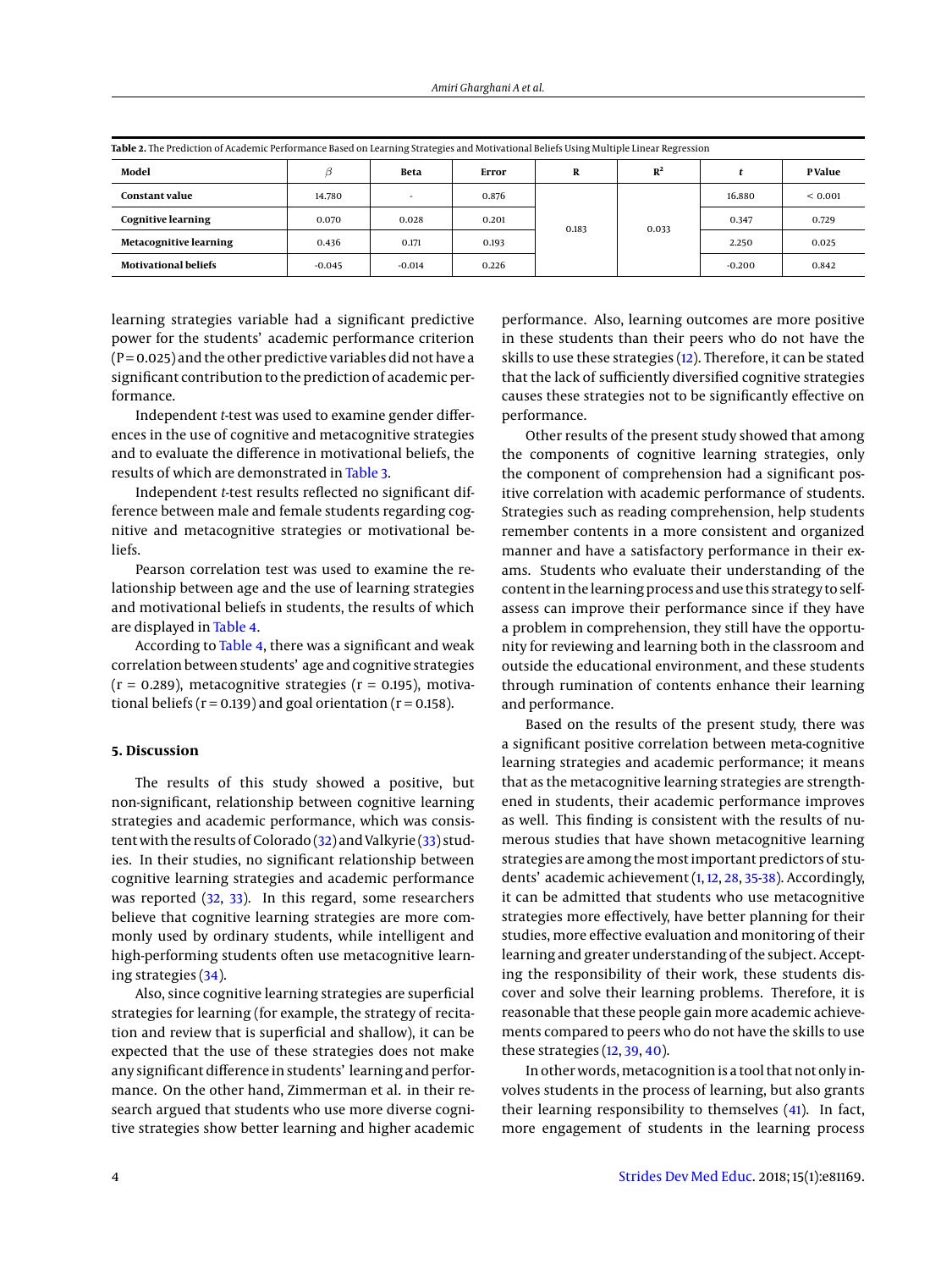<span id="page-4-0"></span>

| Table 3. Comparison of Learning Strategies and Students' Motivational Beliefs Based on Gender |             |                   |          |         |
|-----------------------------------------------------------------------------------------------|-------------|-------------------|----------|---------|
| Variable                                                                                      | Sample Size | Mean $\pm$ SD     | t        | P Value |
| <b>Motivational beliefs</b>                                                                   |             |                   | $-1.782$ | 0.076   |
| Male                                                                                          | 73          | $0.417 \pm 3.580$ |          |         |
| Female                                                                                        | 162         | $0.441 \pm 3.690$ |          |         |
| <b>Cognitive learning strategies</b>                                                          |             |                   | 0.006    | 0.995   |
| Male                                                                                          | 73          | $0.593 \pm 3.880$ |          |         |
| Female                                                                                        | 162         | $3.880 \pm 0.515$ |          |         |
| Metacognitive learning strategies                                                             |             |                   | $-1.600$ | 0.110   |
| Male                                                                                          | 73          | $0.453 \pm 3.500$ |          |         |
| Female                                                                                        | 162         | $0.572 \pm 3.620$ |          |         |
|                                                                                               |             |                   |          |         |

<span id="page-4-1"></span>**Table 4.** The Relationship Between Age and Learning Strategies and Motivational Beliefs in Students

| <b>Variables</b>                | Mean $\pm$ SD     | Correlation Coefficient with the Age Variable | P Value     |
|---------------------------------|-------------------|-----------------------------------------------|-------------|
| Cognitive strategies            | $3.880 \pm 0.537$ | 0.298                                         | ${}< 0.001$ |
| <b>Metacognitive strategies</b> | $3.580 \pm 0.535$ | 0.195                                         | 0.003       |
| <b>Motivational beliefs</b>     | $3.650 \pm 0.434$ | 0.139                                         | 0.032       |
| Self-efficacy                   | $3.960 \pm 0.561$ | 0.127                                         | 0.051       |
| <b>Goal orientation</b>         | $4.000 \pm 0.569$ | 0.158                                         | 0.015       |
| Intrinsic value                 | $3.870 \pm 0.601$ | 0.100                                         | 0.123       |
| <b>Text anxiety</b>             | $2.870 \pm 0.917$ | 0.029                                         | 0.660       |

leads to their active encounter with the materials and course contents, which in turn can affect their learning and performance. In addition, metacognition is a factor that allows students to manage their learning and performance through managing thoughts, evaluating learning and appraising the time needed for study.

In examining the dimensions of metacognitive learning strategies, the results indicated a significant positive correlation between the regulation component (effort and perseverance) and the academic performance of the students, which was similar to the findings of Farhadinia et al. [\(31\)](#page-6-15). Pintrich and de Groot believe that not only students should know what cognitive learning strategies they should use, but they also need to know how and when to use them (metacognition)  $(11)$ . Therefore, it can be argued that students who are able to manage and regulate their efforts to better understand and learn naturally show superior learning and performance [\(11\)](#page-5-4).

Other results indicated that among motivational beliefs components, self-efficacy had a significant positive correlation with academic performance of students. This finding was supported by the results of Alyami et al. [\(42\)](#page-6-24), Zajacova et al. [\(43\)](#page-6-25), Domenech-Betoret et al. [\(44\)](#page-6-26), Villavicencio and Bernardo [\(45\)](#page-6-27), Sadi and Uyar [\(46\)](#page-6-28), Diseth [\(47\)](#page-6-29), Komarraju and Nadler [\(48\)](#page-6-30) and Lee et al. [\(49\)](#page-6-31). Therefore, it

seems that self-efficacy can be one of the most important factors in student's academic achievement. In a study by Chemers et al., it was found that students' self-efficacy level in their freshman year was a powerful predictor of their future academic performance. In other words, students who enter the university with high academic self-efficacy show a significantly better performance [\(50\)](#page-6-32).

Academic self-efficacy refers to learners' beliefs in relation to their academic performance and is defined as the belief that they can successfully fulfill academic tasks and learn contents [\(51](#page-6-33)[-53\)](#page-6-34). Self-efficacy beliefs increase performance through increased commitment, effort and perseverance [\(54,](#page-7-0) [55\)](#page-7-1). Researchers believe that learners with high self-efficacy generally attribute their failures to less effort than ability. In contrast, learners with low self-efficacy attribute failures to their lower ability [\(56\)](#page-7-2). For this reason, self-efficacy can influence the choice of assignments and perseverance in doing them [\(57\)](#page-7-3).

Students with low self-efficacy beliefs are more likely to be afraid of accepting and performing tasks, postpone tasks and give up very soon [\(53,](#page-6-34) [54,](#page-7-0) [58\)](#page-7-4). In contrast, students with high self-efficacy are more likely to find themselves suited to deal with complex problems. In the process of problem-solving, they are patient and show more effort and perseverance to overcome challenges [\(46,](#page-6-28) [52,](#page-6-35) [54\)](#page-7-0).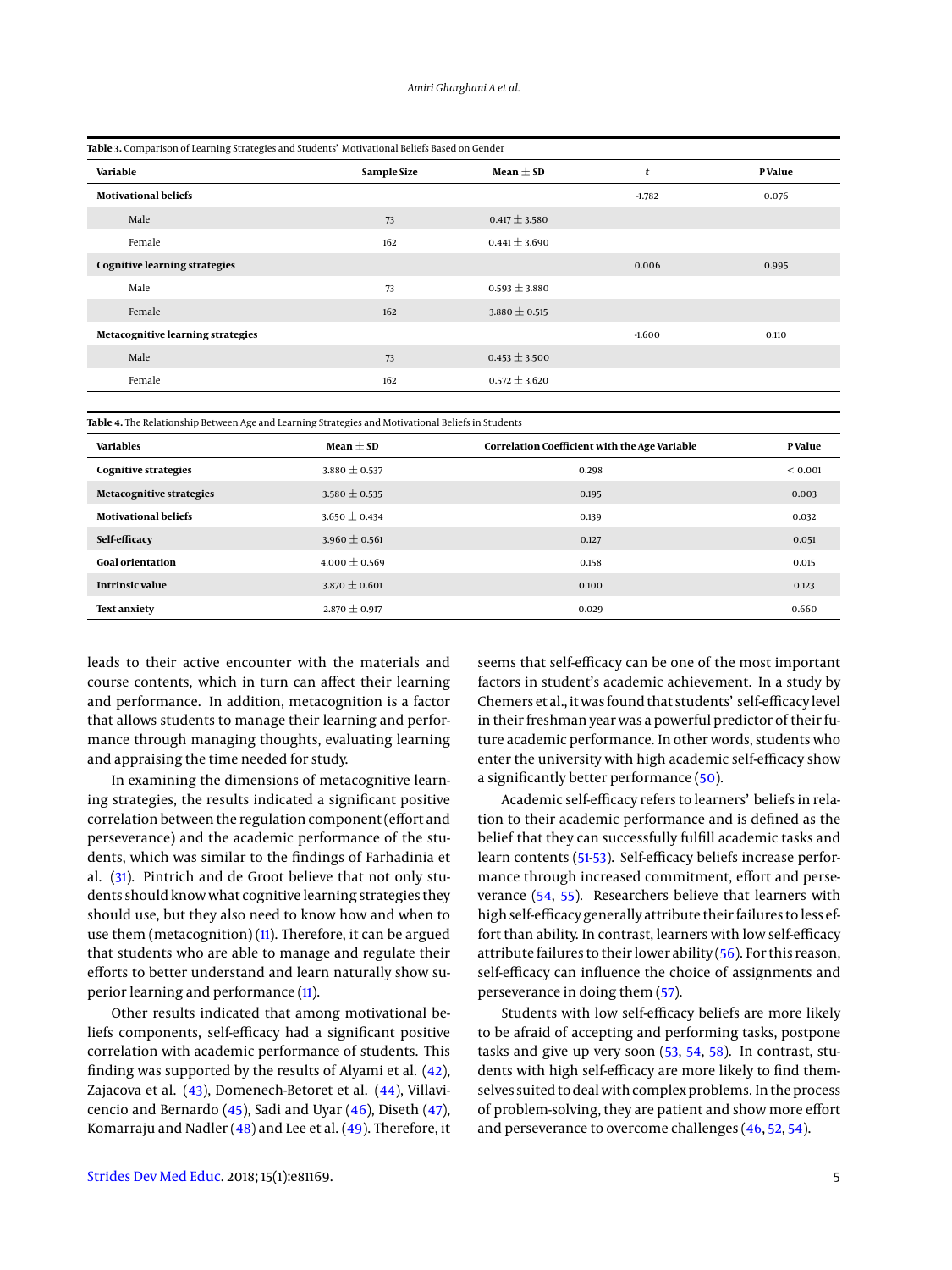Also, people with high self-efficacy consider tasks as challenges that they need to master, believe themselves more, show more effort and perseverance, use cognitive and meta-cognitive learning strategies better, are superior in memorizing and remembering and have better performance in doing assignments [\(59,](#page-7-5) [60\)](#page-7-6), which is why they show higher performance as compared to others.

The results of this study showed no significant difference between male and female students in any of the variables of self-regulated learning strategies (cognitive and meta-cognitive) and motivational beliefs. This finding was congruent with the results of Anderman and Young [\(61\)](#page-7-7) and Linn and Hyde  $(62)$ . However, this finding was not in line with results of Zimmerman and Martinez-Pons, who concluded that girls were significantly more concerned with recording, self-monitoring and organizing the study environment than boys [\(63\)](#page-7-9). Peklaj and Pecjak also found that girls in all the four components of self-regulated learning strategies (recitation, elaboration, organization and metacognitive strategies) were significantly different than boys and used these strategies more [\(64\)](#page-7-10).

The results of this study showed a significant positive correlation between age and self-regulated learning strategies (cognitive and metacognitive). Accordingly, it can be stated that with increasing age and consequently, increasing academic years and gaining experience in dealing with academic and learning situations, students are more likely to become proficient in using learning strategies, that is, with increasing academic years, they can use more effective strategies to understand and learn lessons. Acquiring experience during study years helps students to use cognitive and metacognitive learning strategies.

## *5.1. Conclusion*

Based on the results of this study, the learning strategies of comprehension and regulation (effort) have a positive correlation with academic performance. In fact, teaching and learning the above strategies can improve students' performance. Also, the results of this study showed that students who believe in their abilities (self-efficacy) show better performance. Therefore, medical professors canminimize students' stress by creating a supportive and peaceful environment, because stressful and competitive situations can affect individuals' self-efficacy. Also, professors can boost their students' self-efficacy through providing positive and supportive feedback.

## **Supplementary Material**

Supplementary material(s) is available [here](https://neoscriber.org/cdn/serve/314ad/35c3836df60c2234b1c7c68a303ab8b3dcdd00d7/sdme-81169-supplementary%20file.pdf) [To read supplementary materials, please refer to the journal website and open PDF/HTML].

## **Acknowledgments**

We wish to thank all the authorities and students who collaborated with us in this research.

## **Footnotes**

**Conflict of Interests:** None declared.

**Funding/Support:** None declared.

### **References**

- <span id="page-5-0"></span>1. Mega C, Ronconi L, De Beni R. What makes a good student? How emotions, self-regulated learning, and motivation contribute to academic achievement. *J Educ Psychol*. 2014;**106**(1):121–31. doi: [10.1037/a0033546.](http://dx.doi.org/10.1037/a0033546)
- <span id="page-5-1"></span>2. Artino AR Jr, Dong T, DeZee KJ, Gilliland WR, Waechter DM, Cruess D, et al. Achievement goal structures and self-regulated learning: Relationships and changes in medical school. *Acad Med*. 2012;**87**(10):1375– 81. doi: [10.1097/ACM.0b013e3182676b55.](http://dx.doi.org/10.1097/ACM.0b013e3182676b55) [PubMed: [22914521\]](http://www.ncbi.nlm.nih.gov/pubmed/22914521).
- <span id="page-5-2"></span>3. van den Berg G, Coetzee LR. Academic self-concept and motivation as predictors of academic achievement. *Int J Educ Sci*. 2017;**6**(3):469–78. doi: [10.1080/09751122.2014.11890158.](http://dx.doi.org/10.1080/09751122.2014.11890158)
- 4. Soares DL, Lemos GC, Primi R, Almeida LS. The relationship between intelligence and academic achievement throughout middle school: The role of students' prior academic performance. *Learn Indiv Differ*. 2015;**41**:73–8. doi: [10.1016/j.lindif.2015.02.005.](http://dx.doi.org/10.1016/j.lindif.2015.02.005)
- 5. Ghazivakili Z, Norouzi Nia R, Panahi F, Karimi M, Gholsorkhi H, Ahmadi Z. The role of critical thinking skills and learning styles of university students in their academic performance. *J Adv Med Educ Prof*. 2014;**2**(3):95–102. [PubMed: [25512928\]](http://www.ncbi.nlm.nih.gov/pubmed/25512928). [PubMed Central: [PMC4235550\]](https://www.ncbi.nlm.nih.gov/pmc/articles/PMC4235550).
- 6. García O, López F, Icaran E, Burgos S. Relationship between general intelligence, competences and academic achievement among university students. *Pers Indiv Differ*. 2014;**60**. S67. doi: [10.1016/j.paid.2013.07.296.](http://dx.doi.org/10.1016/j.paid.2013.07.296)
- <span id="page-5-7"></span>7. Shin HI, Jeon WT, Yang EB. Relationship between learning strategies and academic achievement in medical college and graduate medical school students. *Korean J Med Educ*. 2010;**22**(3):197–204. doi: [10.3946/kjme.2010.22.3.197.](http://dx.doi.org/10.3946/kjme.2010.22.3.197) [PubMed: [25813944\]](http://www.ncbi.nlm.nih.gov/pubmed/25813944).
- <span id="page-5-8"></span>8. Moldasheva G, Mahmood M. Personality, learning strategies, and academic performance: Evidence from post-Soviet Kazakhstan. *Educ + Train*. 2014;**56**(4):343–59. doi: [10.1108/et-10-2012-0101.](http://dx.doi.org/10.1108/et-10-2012-0101)
- 9. Julius M, Evans AS. Study of the relationship between study habits and academic achievement of students: A case of spicer higher secondary school, India. *Int J Educ Admin Pol Stud*. 2015;**7**(7):134–41. doi: [10.5897/ijeaps2015.0404.](http://dx.doi.org/10.5897/ijeaps2015.0404)
- <span id="page-5-3"></span>10. Awang MM, Ahmad AR, Bakar NA, Ghani SA, Yunus ANM, Ibrahim MAH, et al. Students' attitudes and their academic performance in nationhood education. *Int Educ Stud*. 2013;**6**(11):21–8.
- <span id="page-5-4"></span>11. Pintrich PR, de Groot EV. Motivational and self-regulated learning components of classroom academic performance. *J Educ Psychol*. 1990;**82**(1):33–40. doi: [10.1037/0022-0663.82.1.33.](http://dx.doi.org/10.1037/0022-0663.82.1.33)
- <span id="page-5-5"></span>12. Zimmerman BJ. Motivational sources and outcomes of self-regulated learning and performance: Graduate center of city university of New York. *Handbook of self-regulation of learning and performance*. Routledge; 2011. p. 63–78.
- <span id="page-5-6"></span>13. Winne PH. A cognitive and metacognitive analysis of self-regulated learning: Faculty of education, Simon Fraser University, Burnaby, Canada. *Handbook of self-regulation of learning and performance*. Routledge; 2011. p. 29–46.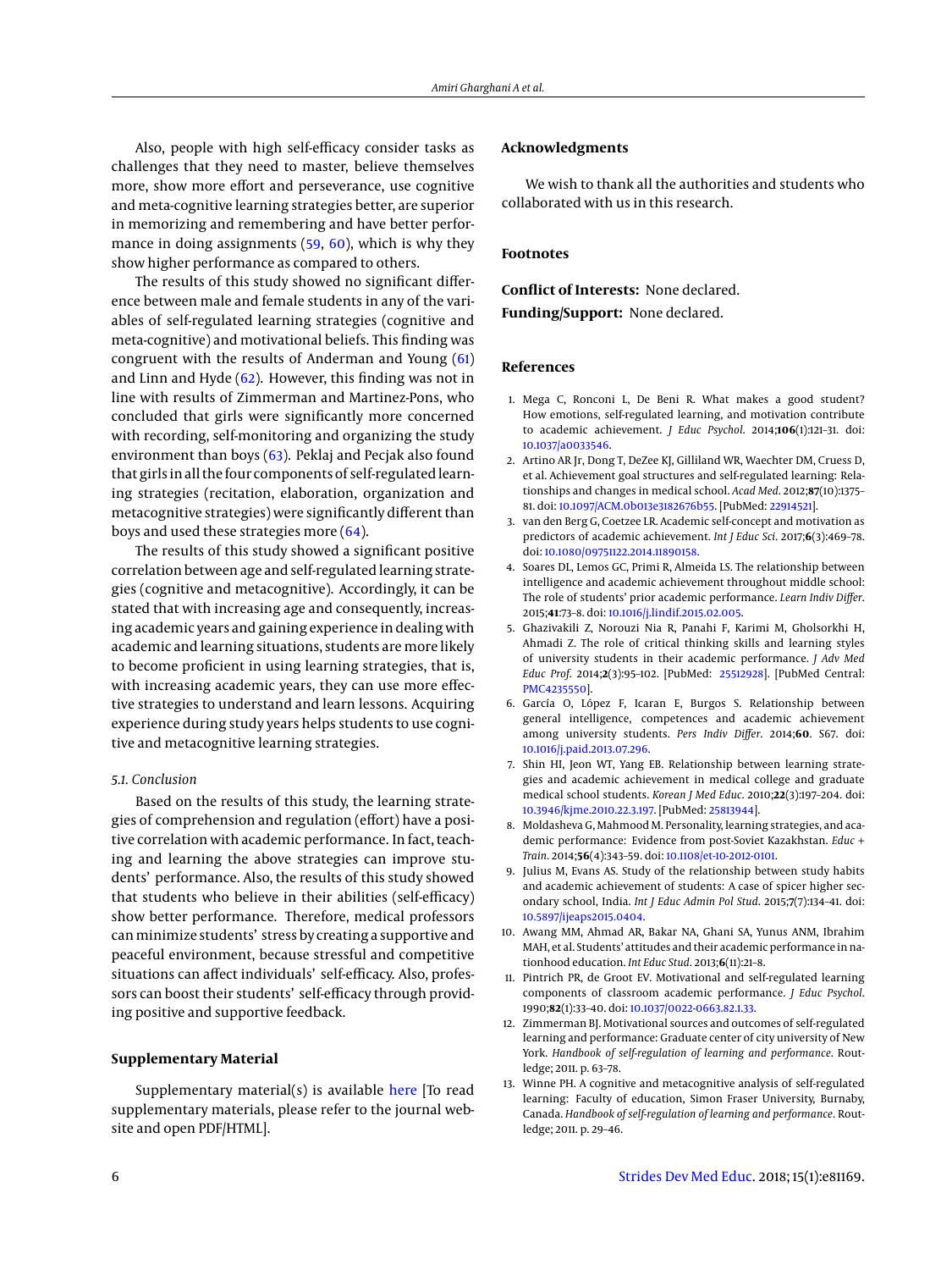- <span id="page-6-0"></span>14. Zimmerman BJ. Attaining self-regulation: A social cognitive perspective. In: Boekaerts M, Pintrich PR, Zeidner M, editors. *Handbook of self-regulation*. Massachusetts, US: Academic Press; 2000. p. 13–39. doi: [10.1016/b978-012109890-2/50031-7.](http://dx.doi.org/10.1016/b978-012109890-2/50031-7)
- <span id="page-6-1"></span>15. Pintrich PR, Smith DAF, Garcia T, McKeachie WJ. Reliability and predictive validity of the motivated strategies for learning questionnaire (MSLQ). *Educ Psychol Meas*. 2016;**53**(3):801–13. doi: [10.1177/0013164493053003024.](http://dx.doi.org/10.1177/0013164493053003024)
- <span id="page-6-2"></span>16. Weinstein CE, Acee TW, Jung JH. Self-regulation and learning strategies. *New Dir Teach Learn*. 2011;**2011**(126):45–53. doi: [10.1002/tl.443.](http://dx.doi.org/10.1002/tl.443)
- <span id="page-6-3"></span>17. Bortoletto D, Boruchovitch E. Learning strategies and emotional regulation of pedagogy students. *Paidéia (Ribeirão Preto)*. 2013;**23**(55):235–42. doi: [10.1590/1982-43272355201311.](http://dx.doi.org/10.1590/1982-43272355201311)
- <span id="page-6-4"></span>18. Msayar H, Akhmal R, Mardhiana R. The relationship between test anxiety and academic self - regulated learning among foundation students in Iium. *Sci J Educ*. 2016;**4**(2):39. doi: [10.11648/j.sjedu.20160402.14.](http://dx.doi.org/10.11648/j.sjedu.20160402.14)
- 19. Çetin B. Academic motivation and self-regulated learning in predicting academic achievement in college. *J Int Educ Res*. 2015;**11**(2):95–106.
- 20. Mousoulides N, Philippou G, editors. Students' motivational beliefs, self-regulation strategies and mathematics achievement. *Proceedings of the 29th Conference of the International Group for the Psychology of Mathematics Education*. 2005; Melbourne, Australia. 2005. p. 321–8.
- <span id="page-6-5"></span>21. Kitsantas A, Zimmerman BJ. College students' homework and academic achievement: The mediating role of self-regulatory beliefs. *Metacogn Learn*. 2008;**4**(2):97–110. doi: [10.1007/s11409-008-9028-y.](http://dx.doi.org/10.1007/s11409-008-9028-y)
- <span id="page-6-6"></span>22. Dignath C, Buettner G, Langfeldt HP. How can primary school students learn self-regulated learning strategies most effectively? A meta-analysis on self-regulation training programmes. *Educ Res Rev*. 2008;**3**(2):101–29. doi: [10.1016/j.edurev.2008.02.003.](http://dx.doi.org/10.1016/j.edurev.2008.02.003)
- <span id="page-6-7"></span>23. Pintrich PR. Understanding self-regulated learning. *New Dir Teach Learn*. 1995;**1995**(63):3–12. doi: [10.1002/tl.37219956304.](http://dx.doi.org/10.1002/tl.37219956304)
- <span id="page-6-8"></span>24. Bromme R, Pieschl S, Stahl E. Epistemological beliefs are standards for adaptive learning: A functional theory about epistemological beliefs and metacognition. *Metacogn Learn*. 2009;**5**(1):7–26. doi: [10.1007/s11409-009-9053-5.](http://dx.doi.org/10.1007/s11409-009-9053-5)
- <span id="page-6-9"></span>25. Schunk DH, Usher EL. Assessing self-efficacy for self-regulated learning. In: Zimmerman BJ, Schunk D, editors. *Handbook of self-regulation of learning and performance*. New York: Routledge; 2011. p. 282–97. doi: [10.4324/9780203839010.](http://dx.doi.org/10.4324/9780203839010)
- <span id="page-6-10"></span>26. King RB, Areepattamannil S. What students feel in school influences the strategies they use for learning: Academic emotions and cognitive/meta-cognitive strategies. *J Pac Rim Psychol*. 2014;**8**(1):18–27. doi: [10.1017/prp.2014.3.](http://dx.doi.org/10.1017/prp.2014.3)
- <span id="page-6-11"></span>27. Neuville S, Frenay M, Bourgeois E. Task value, self-efficacy and goal orientations: Impact on self-regulated learning, choice and performance among university students. *Psychol Belg*. 2007;**47**(1):95–117. doi: [10.5334/pb-47-1-95.](http://dx.doi.org/10.5334/pb-47-1-95)
- <span id="page-6-12"></span>28. Pekrun R, Goetz T, Titz W, Perry RP. Academic emotions in students' self-regulated learning and achievement: A program of qualitative and quantitative research. *Educ Psychol*. 2002;**37**(2):91–105. doi: [10.1207/s15326985ep3702\\_4.](http://dx.doi.org/10.1207/s15326985ep3702_4)
- <span id="page-6-13"></span>29. Henrich J, Heine SJ, Norenzayan A. Most people are notWEIRD.*Nature*. 2010;**466**(7302):29. doi: [10.1038/466029a.](http://dx.doi.org/10.1038/466029a) [PubMed: [20595995\]](http://www.ncbi.nlm.nih.gov/pubmed/20595995).
- <span id="page-6-14"></span>30. Levy PS, Lemeshow S. *Sampling of populations: Methods and applications*. 4th ed. New Jersey, US: John Wiley & Sons; 2013.
- <span id="page-6-15"></span>31. Farhadinia M, Qulipor P, Jalilvand M. [Relationship learning strategies and academic self-efficacy with academic achievement of students in Lorestan University of Medical Sciences in 2016]. *Yafte*. 2018;**19**(5):9–17. Persian.
- <span id="page-6-16"></span>32. Colorado JT. *The relationship of self-regulated learning and academic performance in an online course environment [dissertation]*. Lawrence, Kansas, U.S: University of Kansas; 2006.
- <span id="page-6-17"></span>33. Valkyrie KT. *Self-regulated learning: An examination of motivational, cognitive, resource management, metacognitive components and academic outcomes with open admissions community college students [disserta-*

*tion]*. Houston, Texas, U.S: University of Houston; 2006.

- <span id="page-6-18"></span>34. Bouffard-Bouchard T, Parent S, Lavirée S. Self-regulation on a conceptformation task among average and gifted students. *J Exp Child Psychol*. 1993;**56**(1):115–34. doi: [10.1006/jecp.1993.1028.](http://dx.doi.org/10.1006/jecp.1993.1028)
- <span id="page-6-19"></span>35. Ahmed W, van der Werf G, Kuyper H, Minnaert A. Emotions, self-regulated learning, and achievement in mathematics: A growth curve analysis. *J Educ Psychol*. 2013;**105**(1):150–61. doi: [10.1037/a0030160.](http://dx.doi.org/10.1037/a0030160)
- 36. Abedini Y, Bagherian R, Kadkhodaie MS. [The relation among motivational beliefs, cognitive and metacognitive strategies and academic achievement: Testing of alternative models]. *J Adv Cogn Sci*. 2010;**12**(2):34–48. Persian.
- 37. Liem AD, Lau S, Nie Y. The role of self-efficacy, task value, and achievement goals in predicting learning strategies, task disengagement, peer relationship, and achievement outcome. *Contemp Educ Psychol*. 2008;**33**(4):486–512. doi: [10.1016/j.cedpsych.2007.08.001.](http://dx.doi.org/10.1016/j.cedpsych.2007.08.001)
- <span id="page-6-20"></span>38. Pakdaman Savoji A, Beheshteh N, Boreiri L. Relationship between epistemological beliefs, self-regulated learning strategies and academic achievement. *Procedia - Soc Behav Sci*. 2013;**84**:1160–5. doi: [10.1016/j.sbspro.2013.06.719.](http://dx.doi.org/10.1016/j.sbspro.2013.06.719)
- <span id="page-6-21"></span>39. Sungur S, Kahraman N. The contribution of motivational beliefs to students' metacognitive strategy use. *Educ Sci*. 2011;**36**(160).
- <span id="page-6-22"></span>40. Pintrich PR. The role of motivation in promoting and sustaining selfregulated learning.*IntJ Educ Res*. 1999;**31**(6):459–70. doi: [10.1016/s0883-](http://dx.doi.org/10.1016/s0883-0355(99)00015-4) [0355\(99\)00015-4.](http://dx.doi.org/10.1016/s0883-0355(99)00015-4)
- <span id="page-6-23"></span>41. Al-Harthy IS, Was CA, Isaacson RM. Goals, efficacy and metacognitive self-regulation a path analysis. *Int J Educ*. 2010;**2**(1). doi: [10.5296/ije.v2i1.357.](http://dx.doi.org/10.5296/ije.v2i1.357)
- <span id="page-6-24"></span>42. Alyami M, Melyani Z, Al Johani A, Ullah E, Alyami H, Sundram F, et al. The impact of self-esteem, academic self-efficacy and perceived stress on academic performance: A cross-sectional study of Saudi psychology students. *Europ J Educ Sci*. 2017;**4**(3). doi: [10.19044/ejes.v4no3a5.](http://dx.doi.org/10.19044/ejes.v4no3a5)
- <span id="page-6-25"></span>43. Zajacova A, Lynch SM, Espenshade TJ. Self-efficacy, stress, and academic success in college. *Res High Educ*. 2005;**46**(6):677–706. doi: [10.1007/s11162-004-4139-z.](http://dx.doi.org/10.1007/s11162-004-4139-z)
- <span id="page-6-26"></span>44. Domenech-Betoret F, Abellan-Rosello L, Gomez-Artiga A. Self-efficacy, satisfaction, and academic achievement: The mediator role of students' expectancy-value beliefs. *Front Psychol*. 2017;**8**:1193. doi: [10.3389/fpsyg.2017.01193.](http://dx.doi.org/10.3389/fpsyg.2017.01193) [PubMed: [28769839\]](http://www.ncbi.nlm.nih.gov/pubmed/28769839). [PubMed Central: [PMC5513915\]](https://www.ncbi.nlm.nih.gov/pmc/articles/PMC5513915).
- <span id="page-6-27"></span>45. Villavicencio FT, Bernardo ABI. Negative emotions moderate the relationship between self-efficacy and achievement of Filipino students. *Psychol Stud*. 2013;**58**(3):225–32. doi: [10.1007/s12646-013-0193-y.](http://dx.doi.org/10.1007/s12646-013-0193-y)
- <span id="page-6-28"></span>46. Sadi O, Uyar M. The relationship between self-efficacy, self-regulated learning strategies and achievement: A path model. *J Baltic Sci Educ*. 2013;**12**(1):21–33.
- <span id="page-6-29"></span>47. Diseth A. Self-efficacy, goal orientations and learning strategies as mediators between preceding and subsequent academic achievement. *Learn Indiv Differ*. 2011;**21**(2):191–5. doi: [10.1016/j.lindif.2011.01.003.](http://dx.doi.org/10.1016/j.lindif.2011.01.003)
- <span id="page-6-30"></span>48. KomarrajuM, Nadler D. Self-efficacy and academic achievement: Why do implicit beliefs, goals, and effort regulation matter? *Learn Indiv Differ*. 2013;**25**:67–72. doi: [10.1016/j.lindif.2013.01.005.](http://dx.doi.org/10.1016/j.lindif.2013.01.005)
- <span id="page-6-31"></span>49. Lee W, Lee M-J, Bong M. Testing interest and self-efficacy as predictors of academic self-regulation and achievement. *Contemp Educ Psychol*. 2014;**39**(2):86–99. doi: [10.1016/j.cedpsych.2014.02.002.](http://dx.doi.org/10.1016/j.cedpsych.2014.02.002)
- <span id="page-6-32"></span>50. Chemers MM, Hu L-T, Garcia BF. Academic self-efficacy and first year college student performance and adjustment. *J Educ Psychol*. 2001;**93**(1):55–64. doi: [10.1037/0022-0663.93.1.55.](http://dx.doi.org/10.1037/0022-0663.93.1.55)
- <span id="page-6-33"></span>51. Bandura A, Freeman WH, Lightsey R. Self-efficacy: The exercise of control. *J Cognit Psychother*. 1999;**13**(2):158–66. doi: [10.1891/0889-](http://dx.doi.org/10.1891/0889-8391.13.2.158) [8391.13.2.158.](http://dx.doi.org/10.1891/0889-8391.13.2.158)
- <span id="page-6-35"></span>52. Schunk DH. Self-efficacy and academic motivation. *Educ Psychol*. 1991;**26**(3-4):207–31. doi: [10.1080/00461520.1991.9653133.](http://dx.doi.org/10.1080/00461520.1991.9653133)
- <span id="page-6-34"></span>53. Schunk DH, Ertmer PA. Self-regulation and academic learning: Selfefficacy enhancing interventions. In: Boekaerts M, Pintrich PR, Zei-